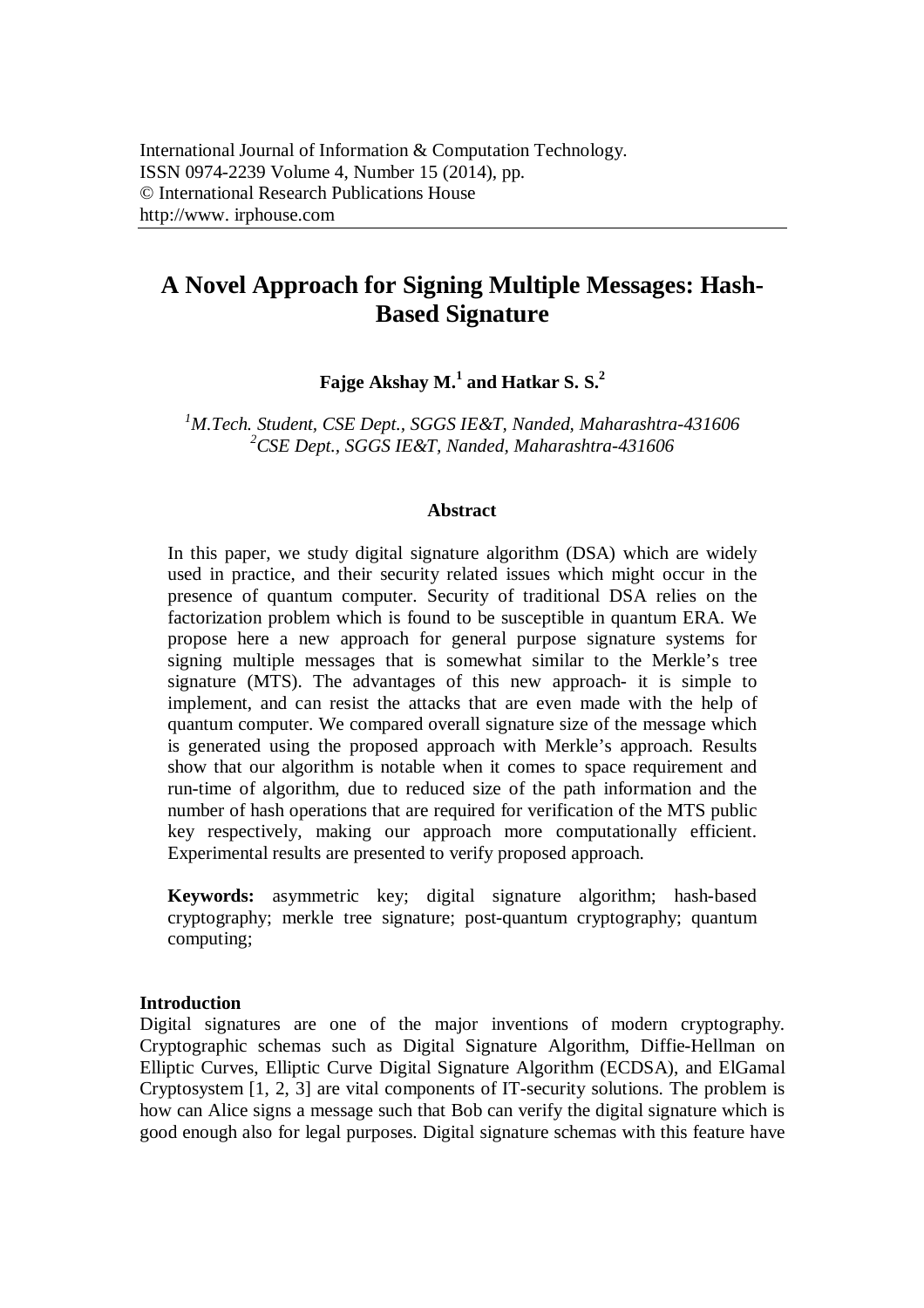many advantages, including smaller bandwidth for signatures on small message and direct integration into other schemas such as ElGamal encryption, identity-based public key systems or key agreement protocols. Handwritten signature appeared to be same for different documents, while digital signatures of the messages varies from message to message. At the time of sending necessary message, Signer generates signature using signing algorithm and in response to that Verifier uses verification algorithm for verification of the received message by validating received digital signature.

Signing a message m, by a Signer X so that any Verifier can verify the signature as  $Sx(m)$  by using a public-key cryptosystem. Signing a message m by a user X so that only Verifier Y can verify the signature;  $E_Y(S_X(m))$ . Sending a message m and a signed hash value of m with the help of hash algorithm as:  $(m, S_X(H(m)))$ . Digital signature should not expose any information about how to generate copies of the signature on the behalf of the Signer. Modified version of the ElGamal digital signature schema was proposed in August 1991as DSA and adopted in December 1994. Security of the ElGamal signatures resides on the hardness of solving the discrete logarithm problem. Since ElGamal signature is unsecure than discrete logarithm, it is essential to increase the parameter size while signing the message using ElGamal signature algorithm which results in large signature size.

In 1994, Shor [4] developed quantum algorithms which can solve integer factorization problem and discrete logarithmic problem [5] in bounded error quantum polynomial time (BQP) on quantum computer. A quantum computer is the device, which exploits the laws of quantum physics, such as superposition and entanglement, to process information. The idea of a quantum computer was first proposed in 1981 by American theoretical physicist Richard Feynman and Paul Benioff independently. Nobel laureate Richard Feynman pointed out that "Accurately and efficiently simulating quantum mechanical systems would be impossible on a classical computer, but that a new kind of machine, a computer itself built of quantum mechanical elements which obey quantum mechanical laws, might one day perform efficient simulations of quantum systems [6]".

Post-quantum cryptography has become a topic of research since the several key enhancements have been made in quantum computing, such as the invention of quantum algorithms, and quantum computers in the last few years. Cryptosystem protects data from stealing or modification, and can also be used for verification of the users. There are some specific security requirements such as authentication, integrity, privacy, and non-repudiation in any application-to-application communication. The most complex cryptosystems which are in existence today, are relying on the hardness of certain mathematical problems such as integer factorization problem and discrete logarithm problem. These cryptosystems are not provably secure since the mathematical structure of the problem is not provably hard. However, the security schemas, which are most widely used today, have implementation based on these problems and remains secure over the past years due to the fact that there is no known classical algorithm which can solve these problems in polynomial time. Invention of Shor's algorithm boosts the development of quantum computer and postquantum cryptosystems. Quantum computer, which deals with thousands of qubit, can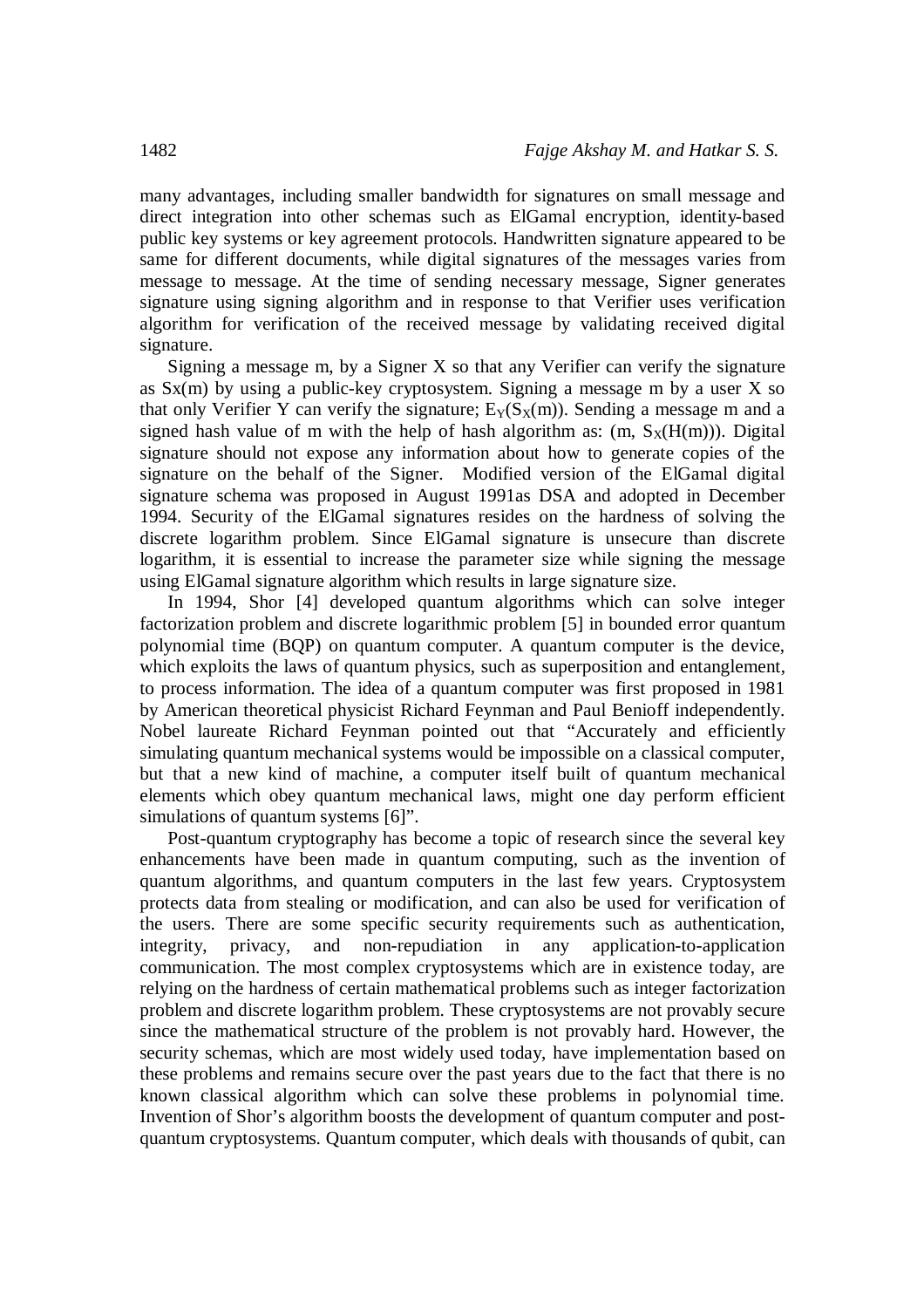make current cryptosystems which rely on integer factorization problem and discrete logarithmic problem vulnerable. However, there are few more public-key cryptographic techniques for which no known efficient quantum algorithm exists, and which remain intact against the attacks performed with quantum computers, and systems which implement these cryptographic techniques are nothing but postquantum cryptosystems.

In recent years, One-Time signature (OTS) systems gaining more attention because of their post-quantum security and their appropriateness for compact implementations. OTS systems which is used to sign single message and general purpose signature systems for signing multiple messages, have been well-known since 1979 [7], and have advanced from renewed development in the last decade. A signature system provides asymmetric message authentication. In the setup stage of the algorithm, it produces a public/private key-pair. The generated message signature can be verified using OTS public key.

The remaining paper is organized into five sections. Second section deliberates work related to OTS systems, Third Section discusses the Merkle's Tree Signature (MTS) to solve problem of large public size while signing multiple messages. Fourth section deals with the novel approach for minimizing the signature size, which helps to improve the space/time trade-offs of general purpose signature systems. In the next section we discussed the results compared with MTS. The paper is concluded in the last section with some observations.

# **Related Work**

Most of the One-Time Signature systems were well considered from 1990 and have advanced from new development over the last decade. Post-quantum signature schemas have not depend on number theoretic problems to ensure security and come with the modularity in selecting hash function, and it is not tied to any specific hash function as that of traditional signature. In 1979, Lamport proposed Lamport-Diffie One-Time Signature schema (LD-OTS) detailed in [8]. In this approach, Signer selects the two random values say, 'X' and 'Y' which serve as the key pair, and publishes  $H(X)$  and  $H(Y)$  as public keys. In the signature generation phase signer has to compute the hash of the message m, i.e.  $H(m)$  and for each bits of  $H(m)$ , the signer then exposes i'th bit  $H(X)$  if i'th bit of  $H(m)$  is 0, and i'th bit  $H(Y)$  otherwise. It is impossible for adversary to forge such signature without inverting selected one-way function. The large memory requirement of the original one-time signature schema makes schema impractical for general use.

It will work for the one bit message, however, it is insecure to use same 'X' and 'Y' key pair values for different messages, since it was found that, the one-time use of the signature exposes the half of the signing key once it used. The security of this schema depends on function 'H', i.e. selected one way Hash function which states that, it is impossible to generate two different valid messages  $m_1$  and  $m_2$  for a given collision resistant hash function, say H, such that  $H(m_1) = H(m_2)$ . Some of the hash functions designed to be remains secure even in presence of quantum computer, for example, SWIFFT in [9]. The main disadvantages of the single bit version of LD-OTS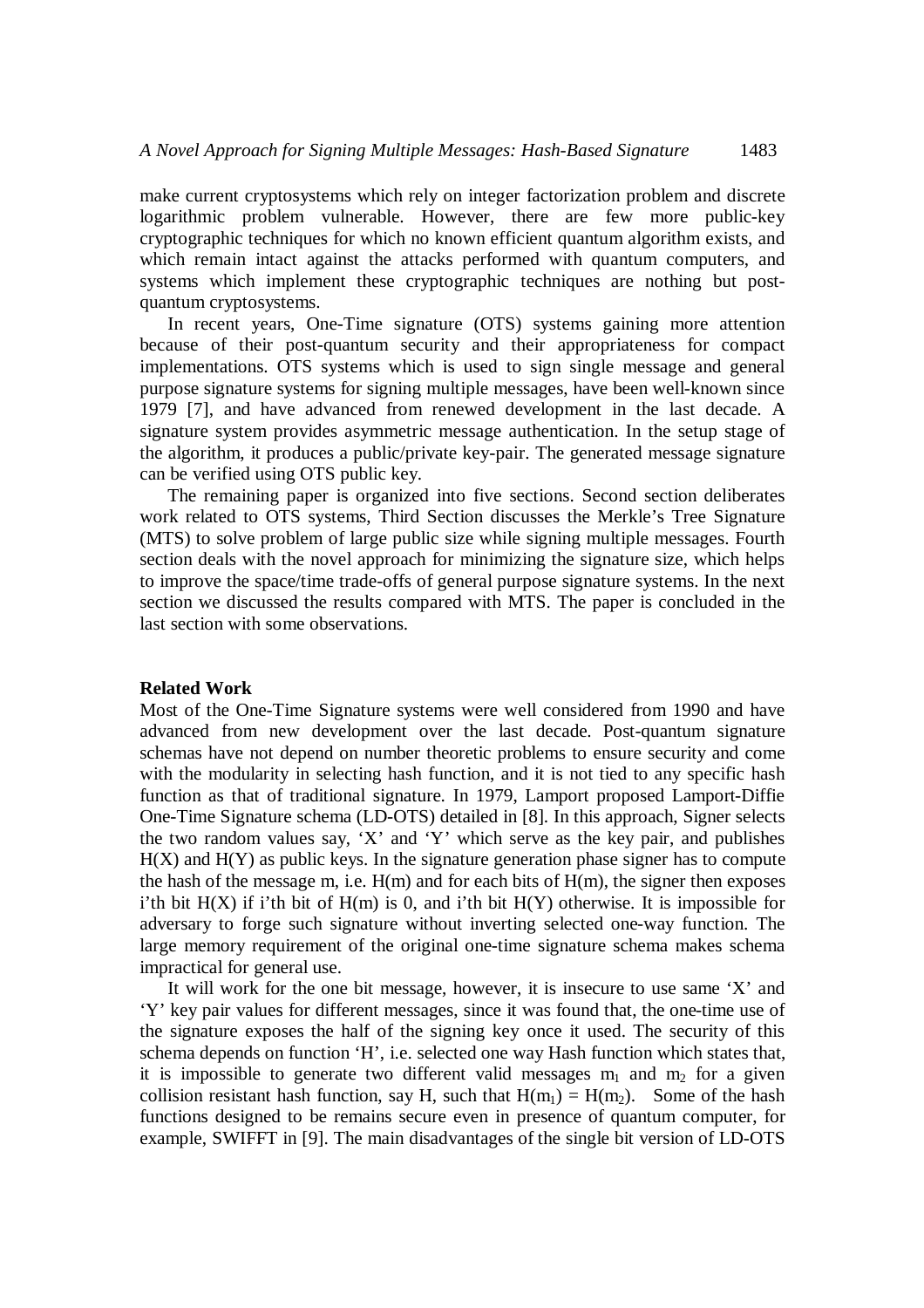schema are- the size of the signature which found to be relatively large; it is not an efficient to generate the message signature of very large message, since it processes bitwise; and it does not allow to sign multiple messages.

Lamport One-Time Signatures multi-bit version is used to overcome the problem of signing large messages. In this schema, Alice selects random values  $X \mid X_0, X_1, X_2,$  $X_3...$ ,  $X_{255}$ ] and Y  $[Y_0, Y_1, Y_2, Y_3...$ ,  $Y_{255}$ ] and publishes the set of the public key, such as,  $[H (X_0), H (X_1), H (X_2), H (X_3), \ldots, H (X_{255})]$  for X and  $[H (Y_0), H (Y_1), H (Y_2), \ldots, H (X_{255})]$  $(Y_2)$ , H  $(Y_3)$ …, H  $(Y_{255})$ ] for Y. Alice can use these public keys to sign arbitrarily long message, m, efficiently by running many instances in parallel. This multi-bit version just help Alice to sign large messages efficiently, however, it does not overcome the other problems of the single bit version of the LD-OTS.

To overcome the problem while signing multiple messages Alice have to use multiple One-Time signatures. This can be achieved at the cost of some space. In case of the multi-bit version of the LD-OTS for single signature, Alice has to publish public keys of the size  $(256 + 256)$  \* output size of Hash function. If Alice is using a SHA-2 algorithm with its 512 bit variant, then required size of the public and private keys become 512\*64 Bytes, which is nearly equal to 32KB and if Alice required 10,000 signatures to sign multiple messages, then required size become 320MB which is much larger for devices having small memory. The main problem of this approach is the large memory requirement. The problem of the private key size can be solved by using pseudo random number generator by using a single input stream for generating private keys, however, the problem with the size of the public key remains the same. Merkle Tree provides the solution to the problem of large public key size by arranging the OTS at the leaf level of the tree.

Witernitz OTS (W-OTS) [10] proposed the idea to use iterating hashes and to sign several bits at a time. Instead of selecting two different random values, it selects only one value, say 'X' and instead of second value, it selects  $H(X)$ . Alice needs a checksum to ensure multi-message signing capability, as an attacker can generate signature of remaining bit by using the signature of the given bit. Witernitz's trick found to be more useful while signing larger messages. It is appropriate to combine W-OTS with Merkle's tree authentication schema to generate efficient signature.

#### **Merkle Tree Signature**

Merkle in his Ph.D. dissertation [7], proposed a method to sign multiple messages, without the gigantic cost of storing two secret values per bit to be signed. The Merkle Tree signature (MTS) schema contains  $2<sup>d</sup>$  possible number of signatures, bound together in a Merkle tree structure of depth d, which helps to solve key distribution problem of LD-OTS. It solves the problem of signing multiple messages. An MTS system can be used with any OTS system to avail the system with the capability of signing multiple messages, without initializing new keys each time, with the help of collision-resistant hash function. Merkle hash tree provides the solution to the problem of the large public keys. In this schema, OTS are arranged at the leaf level of the tree, while all the intermediate nodes come with the same degree (having the same number of the children) and holds the hashed value which is calculated from all of its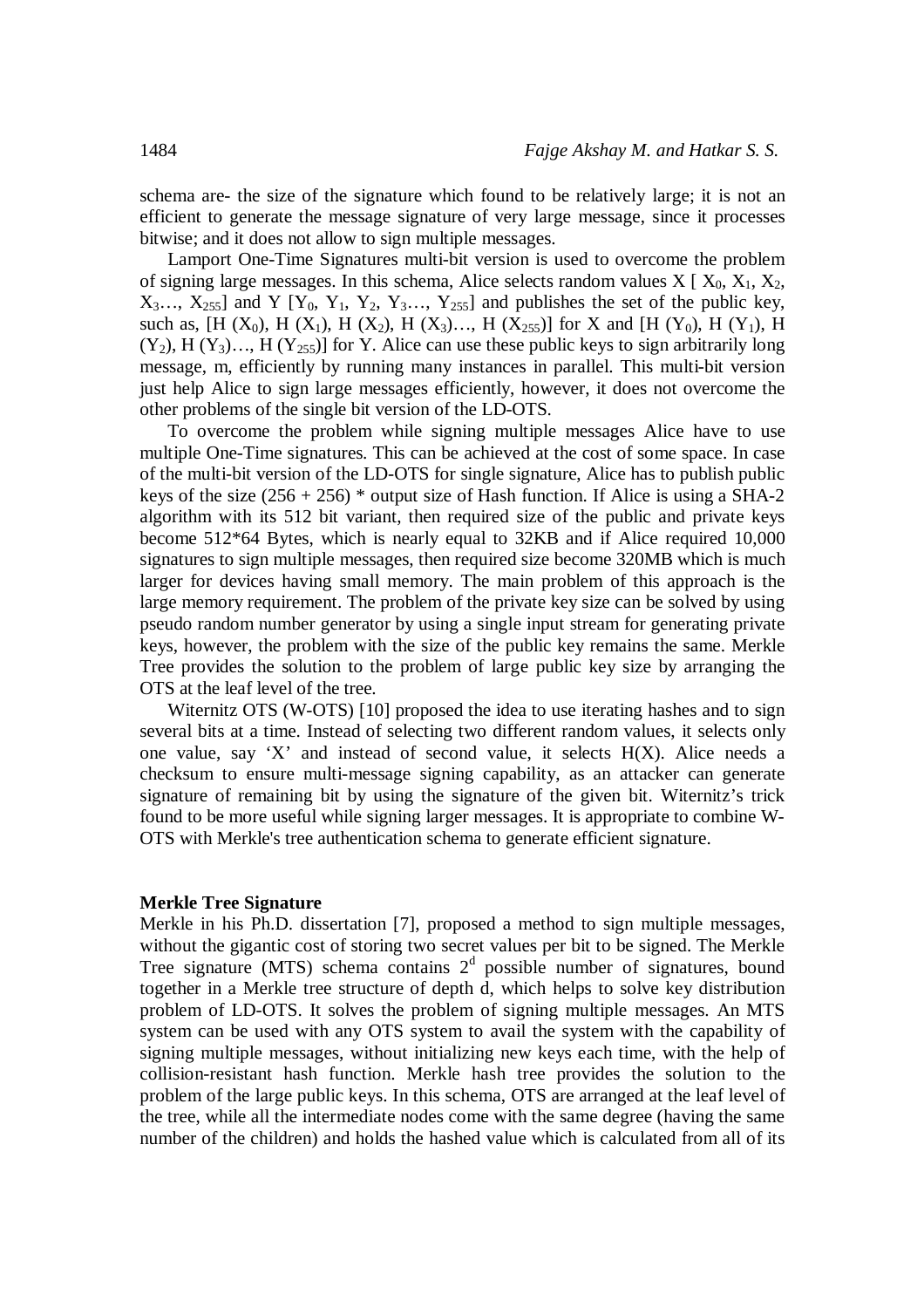child nodes as shown in Fig 1. The root node of the Merkle Tree holds the MTS public key which serves as the public key for all its OTS, henceforth reducing the size of the public key from 320MB to just 64 bytes. Some one-time key generation cost is involved in this process which makes generation phase some of time consuming.

The problems with this approach is larger signature size as the signature consist of the all intermediate hashes in case of non-binary hash tree; and repeated hashing required to verify MTS public key.



**Fig. 1. Merkle Hash Tree**

In Fig. 1, leaf level of the tree contains 9 OTS public keys from  $p_1$  to  $p_9$ . Each non-leaf node has three children and contains the hash of the concatenation of the values of its children. The root node of the Merkle's tree contains a public key and its size has been reduced to a single hash. Though, each leaf value is considered to be the public one, Verifier only requires the root value. Signer has to supply additional public information to the Verifier such as, signature number, values of all of the siblings from left to right of the nodes, and hashed values of nodes which are not on the path to the root.

For Example, if Signer is using  $p_1$  OTS as shown in Fig 1, then Verifier can regenerate the OTS public key and using the signature and path information, which contains the path up to the root of the tree - i.e. the values  $p_2$ ,  $p_3$ , H ( $p_4$ ||  $p_5$ ||  $p_6$ ) and H  $(p_7|| p_8|| p_9)$  as in Fig. 1, one can assure Verifier that the OTS public key is part of Signer's overall MTS public key. The process to calculate path information for each OTS is time consuming, however Signer can minimize the time at the cost of huge space, if the tree contains 1 million OTS.

Merkle Tree parameter plays vital role in creating an optimal tree such that cost will be minimized. The capacity of the non-leaf nodes and height of the tree gives the total number of the OTS that can be held in Merkle Tree. For Example, if tree height is 'h', and each non-leaf node has capacity 'c' then given Merkle tree can hold  $c<sup>h</sup>$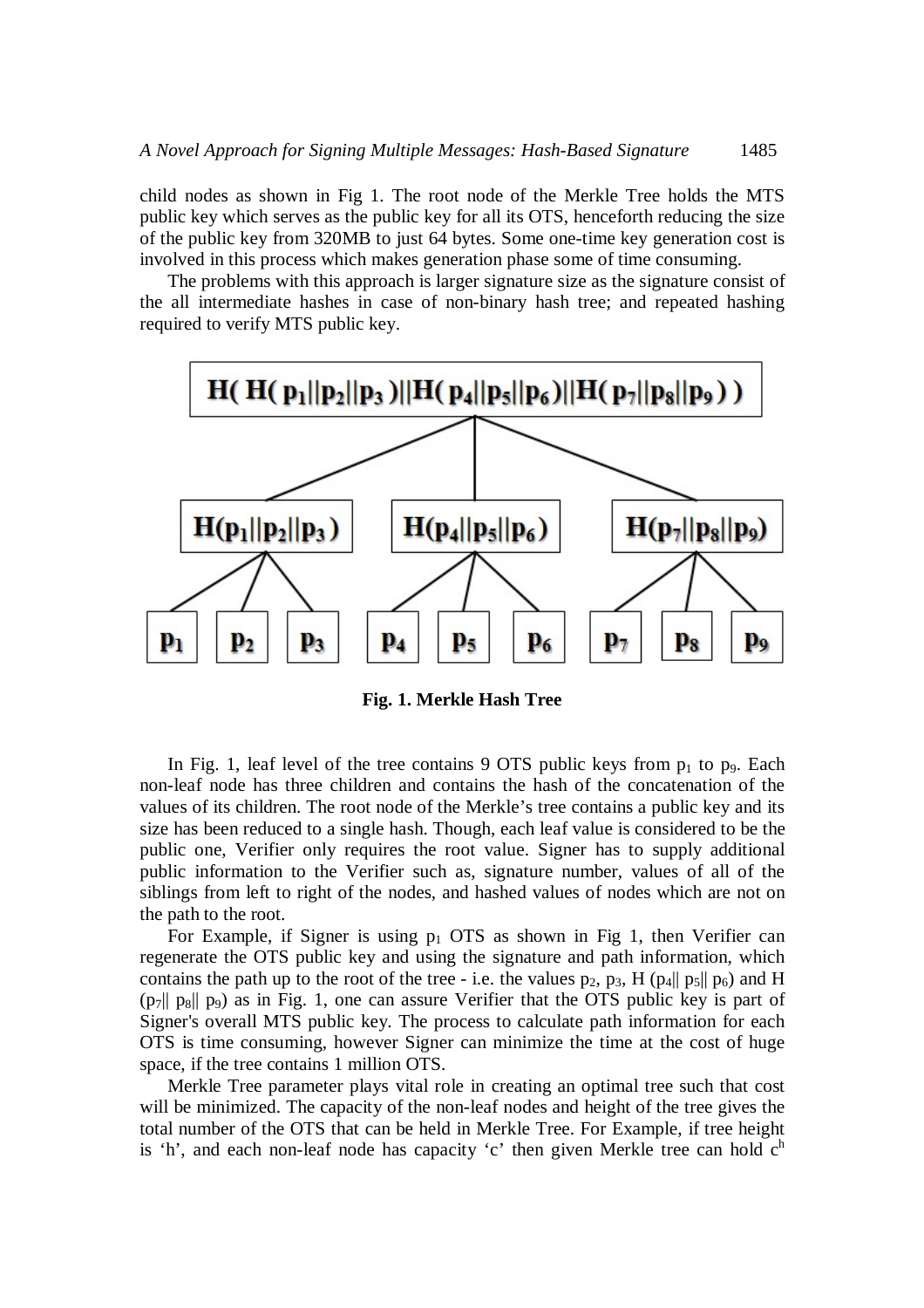OTS. Height and number of children of the each non-leaf nodes should be selected such that path information of the OTS for verification of MTS public key, will remain minimized. The number of the siblings of the nodes in a path from OTS to the root of the Merkle tree having height of the tree 'h', and capacity of each non-leaf node is 'c', is found to be h (c-1). The Main problem with Merkle's idea is to traverse the tree from leaf node to root node. While signing the message, Signer has to provide path verification for each OTS and for that, Signer has to remind all intermediate hash values up to the root node. In Merkle's approach, algorithm required O(h) hash evaluations for each OTS verification with  $O(h^2)$  space requirement for storing intermediate hash values. In [11] Markus Jakobsson et al, presented a modified version of Merkle's scheduling algorithm to accomplish a space-time trade-off by increasing speed for signing operation by random factor of 'a' as compared to original Merkle's algorithm, at the cost of  $2<sup>a</sup>$  more space. Michael Szydlo exhibits new alternative approach which is found to be space efficient [12], but provides no trade off. This paper proposes a novel schema for generating MTS public key and path information for each OTS so that space and time required for signing multiple messages will dramatically get reduced.

# **Proposed Schema**

In this section we describe the new approach compared to original Merkle's algorithm and the main difference will be in how the MTS public key is generated and how the verification path of each OTS is calculated. Similar to Merkle's Tree our approach is also capable of signing multiple messages, however it will require less space and time for signing messages, owing to reduced number of sibling information included in the verification path of OTS. With the help of cryptographic components: a one-way function, and one-time signature system, we have successfully verified our proposed idea. Our tree has height, h=1, having all OTS residing at level 1 of the tree as shown in Fig. 2.



**Fig. 2. Proposed Approach**

In Fig. 2, level first is itself a leaf level of the tree containing 9 OTS public keys from  $p_1$  to  $p_9$ . Root node contains the MTS public key for all one-time signatures public keys. MTS public key is calculated by taking hash of the addition of all the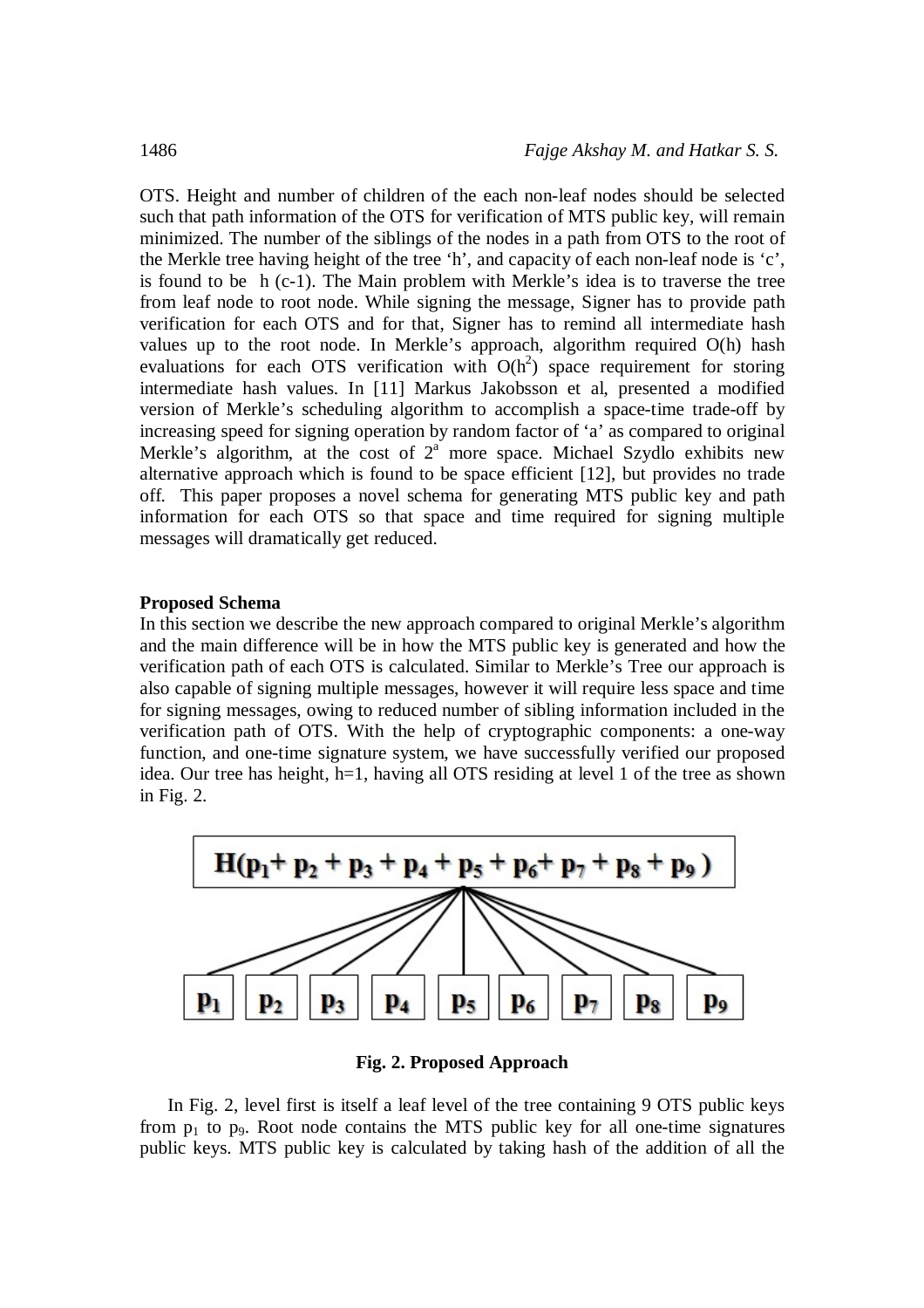OTS public keys. Verifier requires the root value and Signer has to supply additional public information to the Verifier which is nothing but the sum of all the OTS public key minus the public key of the current one-time signature. For Example, suppose summation of all the OTS public key is Z, i.e.  $Z = (p_1 + p_2 + p_3 + p_4 + p_5 + p_6 + p_7 + p_8)$  $+$  p<sub>9</sub>); then, H(Z) serves as the MTS public key. We presented below the more efficient and simple algorithm to generate MTS public key.

#### **Algorithm 1: Generation of Z and MTS public key**

Input: Required number of OTS public keys, name of hash algorithm Output: Z, mts\_pub\_key Step I: OTS public keys=one-time signature generation system('PASSWORD', 'no. of OTS keys required') Step II: Z=sum(OTS\_public \_keys) Step III: mts\_pub\_key=HASH $(Z,$  name\_of\_hash\_algorithm)

In Algorithm I, Step I describe the setup stage of OTS system for the generation of required number of OTS public keys and return the set of all OTS public keys generated depends on the one-time signature system used such as LD-OTS, W-OTS, and LDWM one-time signature system. In Step II, sum of all the OTS public keys is calculated and stored in Z which is of type big integer. MTS public key is calculated as a hash of Z using the hash algorithm specified at the time of input. Algorithm 2 describes the procedure while signing the message and how the message signature is generated. While signing the first message using a  $p_1$ -OTS public key as shown in Fig. 2, similar to Merkle's algorithm, Signer has to provide some extra information, here, we are providing value  $Z-p_1$  as the path verification data. Verifier, on the other hand, calculate the public key  $p_1$  for the received message and perform verification of the MTS public key by adding it to the provided path information data  $(Z-p_1)$ followed by hash operation.

**Algorithm 2: Generation of message signature**

Input: Message m Output: message\_signature Step I: signature=message\_sign\_generator(m,OTS\_pubkey) Step II: pathinfo=Z-OTS\_pubkey, Step III: message\_signature={algo\_info,pathinfo,signature}

In Algorithm II, Message signature is calculated by using one-time signature and OTS path information is calculated for verification of MTS public key respectively in Step I and Step II. Original message signature with some extra information which Signer has to publish is combined with message signature and provided to verify MTS public key with the help of recalculated OTS public key and path information which is provided at the time of signing.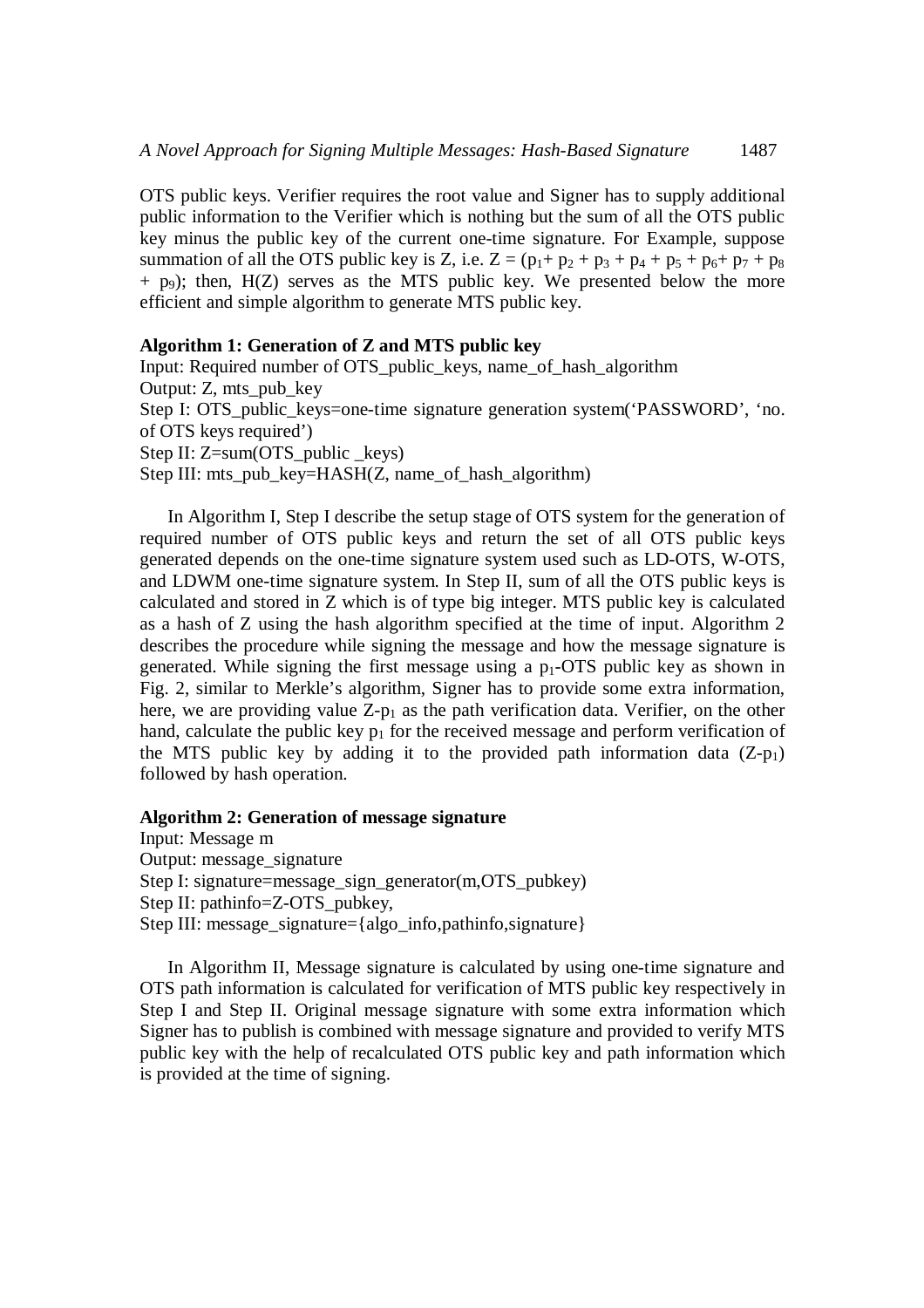# **Experimental Results**

In order to validate the proposal, we have used the SHA-256 algorithm for hashing operation and LDWM one-time signature, and tested the proposed system in comparison to the Merkle's idea. We have implemented the LDWM schema using Merkle's idea and using proposed schema, considering security analysis made in [13], in JAVA with multiple message signing capability and comparison of these systems is carried out on the basis of the message signature size. Table 1 provides results of comparison between Merkle's approach and proposed approach on the basis of signature size generated by a general purpose signature system which implements LDWM signature schema LDWM\_SHA256\_M20\_W4 system for signing the message of size 1KB.

# **Results**

| No. of     | Size of Signature <sup>1</sup> |          | For               |       |
|------------|--------------------------------|----------|-------------------|-------|
| <b>OTS</b> | [bytes]                        |          | Merkle's Approach |       |
|            | Merkle's                       | Proposed |                   |       |
|            | Approach                       | Approach | $\mathbb{C}^2$    | $N^3$ |
| 16         | 3074                           | 2746     | 4                 | 6     |
| 36         | 3334                           | 2747     | 6                 | 10    |
| 64         | 3594                           | 2747     | 8                 | 14    |
| 100        | 3855                           | 2747     | 10                | 18    |
| 225        | 4505                           | 2747     | 15                | 28    |
| 529        | 5545                           | 2747     | 23                | 44    |
| 1000       | 6715                           | 2748     | 32                | 62    |
| 5041       | 11785                          | 2748     | 71                | 140   |
| 10000      | 15,556                         | 2749     | 100               | 198   |
| 100489     | 43,766                         | 2749     | 317               | 632   |

**Table 1**

<sup>1</sup>It includes algorithm info, path information for OTS, and signature of the message. <sup>2</sup>Degree of non-leaf node.

<sup>3</sup>Number of siblings involved in path information.

In Table 1, for example purpose, we have provided the results of Merkle's approach with the help of the hash tree of height 2, however it is not standard height. Fig. 3 shows the how the selection of height and capacity of non-leaf node affect the involvement of siblings in the formation of path information of OTS which directly affects the overall signature size of the message. Fig. 3 shows the involvement of N number of siblings in path information of OTS for different hash tree height h with varying degree of non-leaf node from 2 to 200. General purpose signature systems implemented using Merkle's approach, for greater multi-message signing capability, generally end up with the large message signature, due to more number of N involvement in path information of each OTS.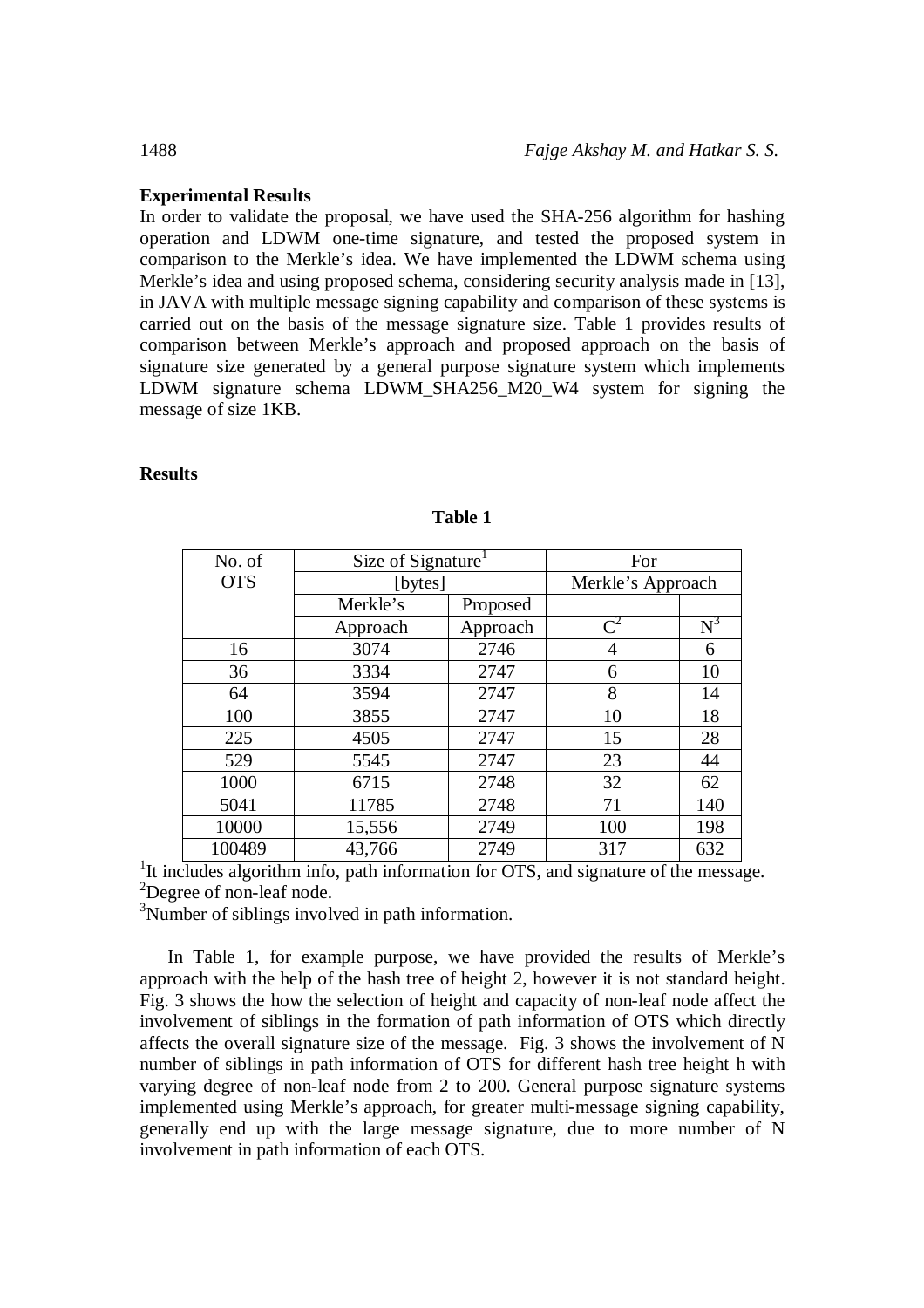

**Fig. 3. N vs. C for different height**

However, in proposed approach, instead of path information of each intermediate nodes, we have provided single information generated from leaves which result much better performance as compared to Merkle's approach.

#### **Conclusion**

Researchers are looking for secure, efficient, and quantum resistant schemas, which fulfil the need of security even in quantum era. In hash-based signature system, the size of cryptographic parameter reducing the practicability of the system, nevertheless, continuous development in the field of hash-based signature promises for secure quantum resistant general purpose signature system. Recent development in quantum computing can threaten the conventional cryptosystems, due to the ability of quantum algorithms to use quantum parallelism. It is better to go for mathematically proved assumption rather using unproven mathematical problems such as integer factorization and discrete logarithm problem.